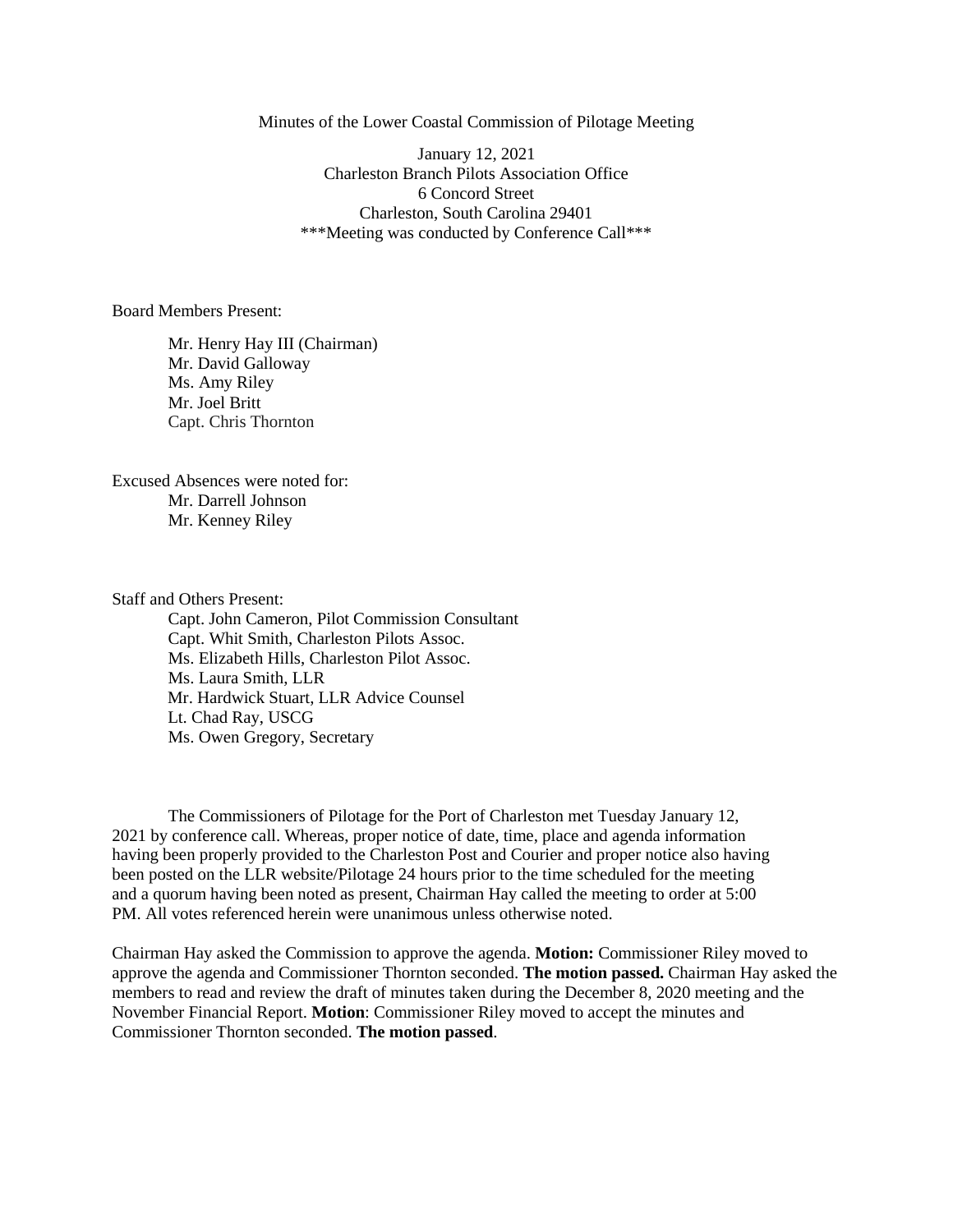Under old business, Lt. Ray reported on behalf of the Coast Guard. Coast Guard Willow suffered a marine casualty in transit to Charleston. She was unable to complete her scheduled ATON movements in the entrance channel and harbor at Charleston. Coast Guard cutter Maria Bray is being dispatched from Jacksonville the week of January 19th to assist with the ATON movements.the dead ship move for the M/V Coastal Venture is scheduled for the 13th of January transiting the entrance channel from 16-1800. Vessel will be berthing at Pier K. A Pilot will not be on board. Lt. Ray reported on a vessel, MSC Jessinia R, that had COVID-19 implications. The MSC Jessinia R was en route from Johannesburg to New York, the 3rd engineer passed away and the body was offloaded in New York. The examination showed he was positive for COVID. The crew was then tested, and four tested positive. Their route was altered, and they anchored off the coast of Virginia. MSC Management is in touch with COTP zones along the east coast, and is working on their next move. Crew changes, sanitization and health care are all part of the consideration.

Commissioner Galloway reported that Channel 13 Recording is up and running. Recorded files have been listened to and all appears to be in good working order.

Capt. Cameron advised that there is nothing new to report on the Savannah River Commission.

Ms. Smith reported for LLR. Ms. Smith reported that all Pilot physicals are up to date. Capt. Stuhr and Capt. Stewart have physicals due by January 31,2021. Capt. Lucas' physical has not been received by LLR. COVID extensions are still in place.

Capt. Cameron reported that S.689 was introduced two legislative sessions ago. The concern is the wording that license persons who have completed apprenticeships in other states and are licensed can automatically be licensed in South Carolina. The Pilots are asking for an exemption for licenses issued under Title 54. Laura reported that it had been pre-filed on December 9, 2020 and was referred to the Committee on Agriculture, Natural Resources and Environmental Affairs on January 12, 2021. It was supposed to have been introduced and read on January 12, 2021.

Capt. Cameron reported on Pilot/Ladder Safety. Capt. Cameron informed the Commission that the Pilots have filed reports with the Coast Guard at a rate of about one every other week. The APA and the Coast Guard are discussing to what extent International Maritime Organization (IMO) resolutions are enforceable. The Pilots policy is to continue to report issues the same way they are now. Capt. Cameron reported that the prevention department of the Coast Guard has been very helpful and accommodating.

Capt. Cameron reported that Covid-19 precautions continue as noted previously. On January 11, at 7:30 AM Wick Stewart confirmed the authorization for Pilots and direct employees to be grouped in Group 1A and to receive their first dose of the vaccine (41 people total). All the pilots plan to be vaccinated. Of the employees, 5 have said they will abstain. This should cause no operational issues. At the time of this meeting, 25 of 37 people had received their first dose of the vaccine.

Capt. Cameron updated the Commission on the new licenses and reissue new licenses for all pilots to include the new wording of the Lower Coastal Area and Charleston Harbor versus just Charleston Harbor. LLR issuing ID cards was discussed for issue to all pilots. Commissioner Thornton made the motion for all pilots to be issued new LLR ID cards and for licenses to include the new wording. Commissioner Galloway seconded. The motion passed.

Under New Business, Capt. Cameron reported on the Annual Report. He supplied the Commissioners with a five year summary of Pilot activity. The numbers are down over 300 moves from 2019 to 2020, which dropped the moves per pilot from 248(2019) to 231 (2020), not exceeding the 300 move per pilot yearly maximum. Currently, there are 21 working Pilots.